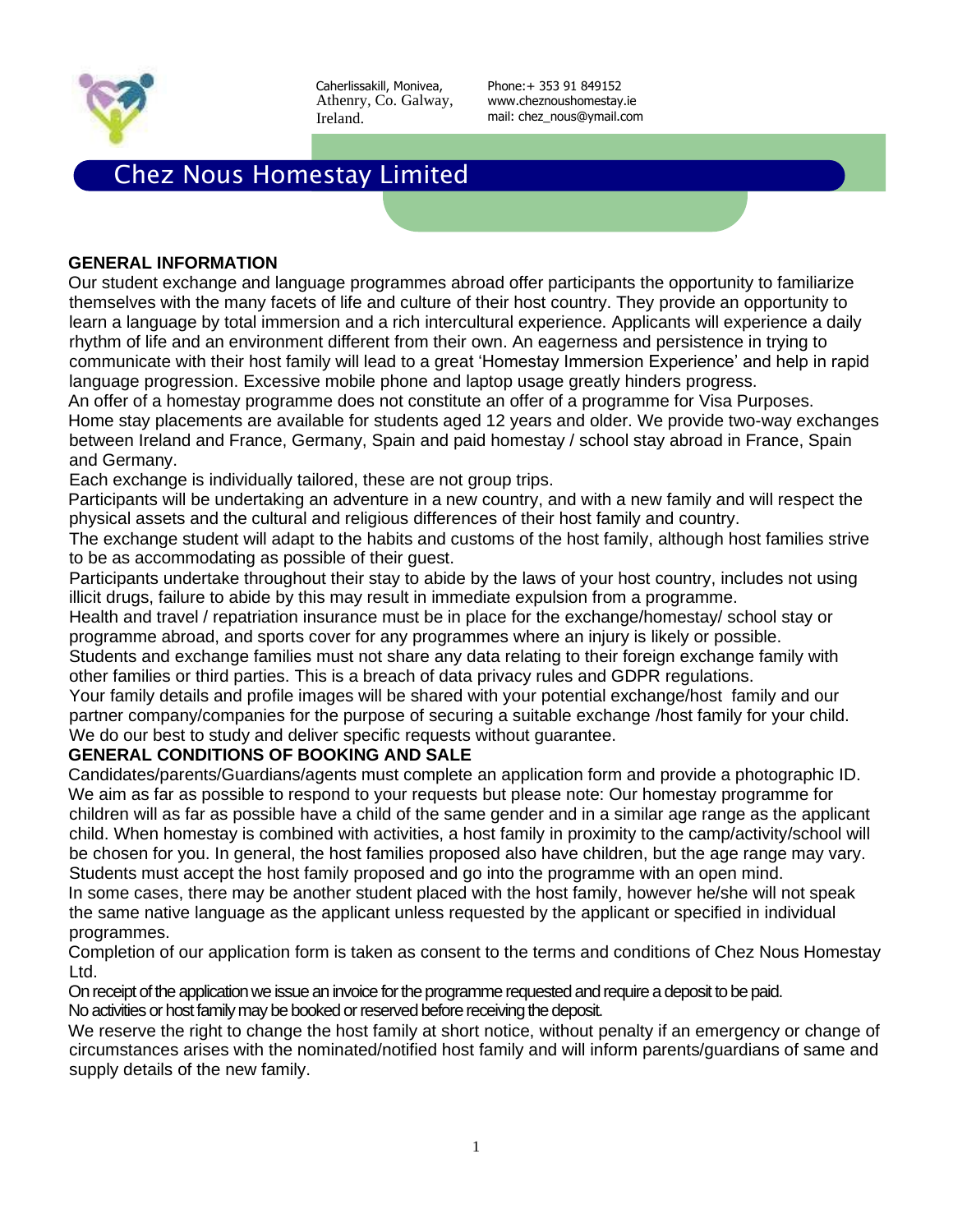

Phone:+ 353 91 849152 www.cheznoushomestay.ie mail: chez\_nous@ymail.com

## Chez Nous Homestay Limited

Foreign families will receive contact details and information about their host family. The details of the host family will be sent as soon as possible after receipt of final payment but in any case, at least 14 days before arrival in Ireland, except in the case of late applications.

Participants undertake throughout their stay to obey the rules set by the host family, especially in relation to consumption of alcohol, smoking and curfews. They also undertake to respect the physical assets of their host family.

Students agree to abide by the law of their host country. They undertake not to take illicit drugs or abuse prescribed drugs. Students under 18 agree not to drink alcohol or engage in sexual activity for the duration of the programme, from departure to arrival back home.

Students undertake not to become involved in relationships with members of their host or exchange family or other students in the host family for the duration of their stay. They undertake not to be involved in any association or activity or violent or racist behaviour likely to endanger their safety for the duration of the stay abroad. Breach of any of these points may result in immediate expulsion from the course and return home at your own expense. They agree not to access or distribute pornographic material.

The participant must contact/notify the local coordinator as soon as possible during their if any concerns or issues arise, as these cannot be entertained after the placement is completed.

We cannot guarantee to be able to deliver a specialised diet.

Host family details are covered by Data Protection laws in Ireland, and must not be shared with any other individual, agent or organization at any time now or in the future for any reason whatsoever. They are provided only for the unique placement covered by the current submitted application form.

Students agree to participate fully in programme proposed and to integrate with the family, to participate in daily activities and family routines and not to spend long periods of time

in their rooms and on their smart phones, this is detrimental to language progression.

It is the student who must adapt to the ways of their host country and host family and adapt to their routines and not the other way around.

Students agree to attend school or activity programme booked and not ask to be excused unless by certified illness.

Receipt of your application form and acceptance of our programme offer implies agreement to our terms and conditions.

All candidates must have travel insurance and health assurance, including repatriation insurance and insurance for specific sporting activities if booking such activities. Participants must take out travel insurance to cover loss in the event of delay or cancellations of flights or the programmes offered, illness, accident, loss etc. This must be booked in advance of the travel abroad.

Additional documentation may be required after booking and will be returned promptly to Chez Nous Homestay (medical certificate relating to a sporting activity, insurance etc., if required).

Delays or cancellations of transport may occur. They may be linked to climate issues, industrial or other cause. We accept no liability or responsibility for any delays which may impact on the participants.

### **Departures and Arrivals**

The participant organizes their own return flights. Flights should not be booked until we confirm that your requested programme is available and that the preferred flight is suitable for us. Flights arriving/ departing very early in the morning or very late in the night are unsuitable and if booked will attract an additional transfer premium.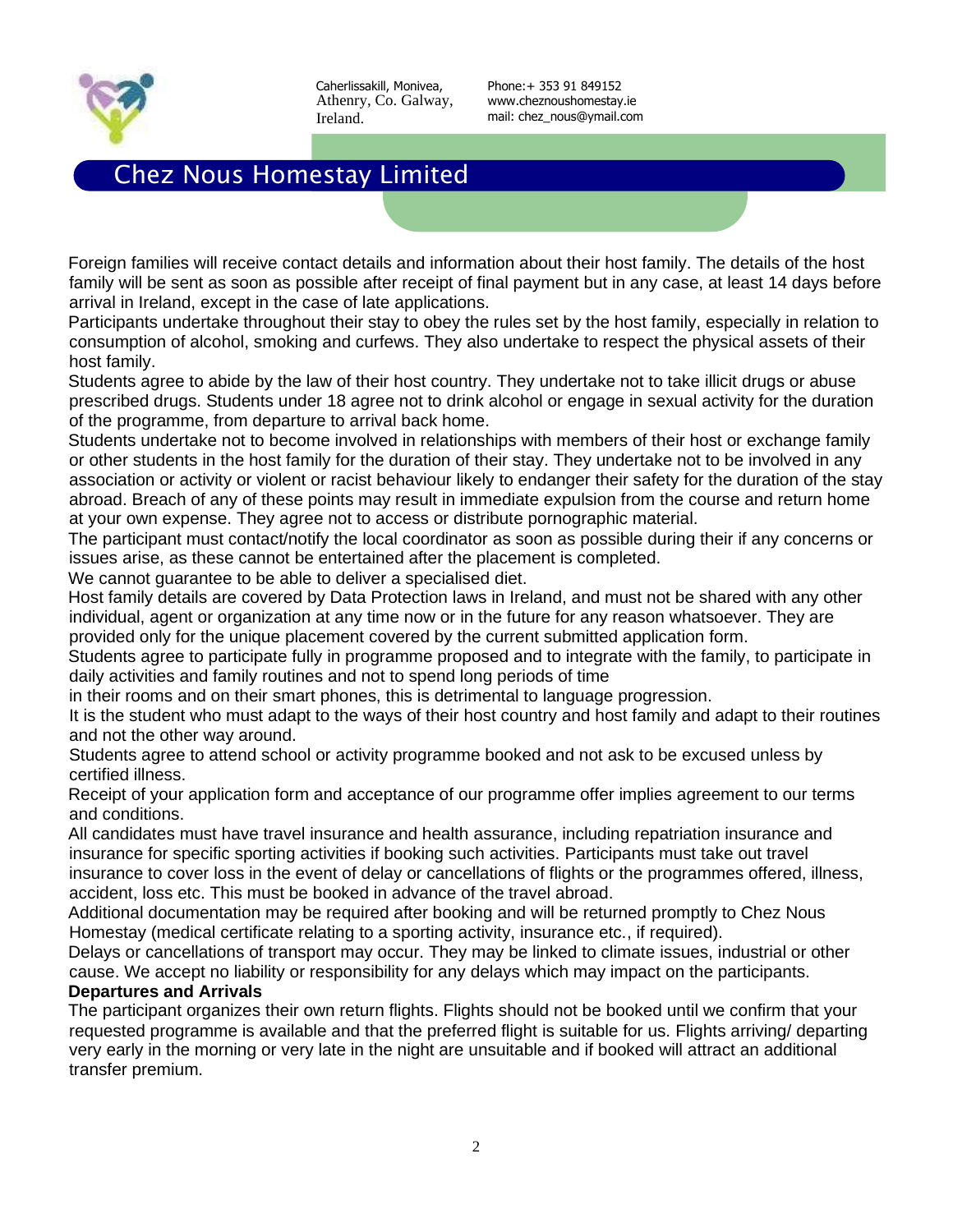

Phone:+ 353 91 849152 www.cheznoushomestay.ie mail: chez\_nous@ymail.com

# Chez Nous Homestay Limited

#### **Documents required for each application before travelling on our programmes.**

The completed application form of Chez Nous Homestay Ltd.

Photographic ID. For adult applicants, we require a scanned copy of passport.

Copy of European Health card for EU students

Copy of flight reservation including details of Airline, Arrival and departure airport and times A letter to the host family, (optional)

For unaccompanied minors, parental consent to leave their country may be required. If required, it must be available to check-in for departure flights.

Insurance: Parents/ Guardians must purchase travel and repatriation insurance for each student participating in our programmes, and students participating in sports activities and horse riding must have specific insurance to cover all risks associated with their stay. Adults participating in our programmes must have similar personal travel and repatriation insurance.

The non-submission of documents may delay the processing of applications and could result in the loss of space in the program.

Failure to possess the required documents does not imply a consent on our part that participants may travel without said documents or insurance.

Completion of our on-line application form together with submission of associated fees is taken to constitute consent to participation in the programme, and consent to the terms and conditions of the programme. **Discipline and civil liability of the participant** 

Chez Nous Homestay reserves the right to exclude a candidate minor (under 18 years) from a program if he/ she were to consume alcohol or drugs, does not comply with the law, or for reported inappropriate or dangerous behaviour that could put his own safety or that of others at risk.

If a student under 18 wishes to step temporarily outside our programme or host family accommodation, s/he must have evidence of permission of parents/guardian to do so and we must be notified in advance of this.

If a participant is excluded from the program the costs of repatriation and associated costs will be borne by the parents or legal guardian. In case of exclusion/disciplinary dismissal, no refund for the part of the remaining stay will be granted. In the event of notification of such an exclusion the parents/ guardians of the student automatically discharge Chez Nous Homestay, its agents or associated organisations from responsibility towards the student. The parents/guardians must arrange immediately for his/her exit from our host family accommodation and programme and organize his /her repatriation.

Parents are responsible under their contract of personal liability, for any damage to a third party, by their child, during the stay.

Students will respect the rules set by the host family acting in Loco parentis and any school rules while abroad.

Students under 18 undertake not to take illicit drugs or abuse prescribed drugs, not to drink alcohol or engage in sexual activity for the duration of the programme, from departure to arrival back home. They undertake not to be involved in any association or activity or violent or racist behaviour likely to endanger their safety for the duration of the stay abroad. Breach of any of these points may result in immediate expulsion from the course and return home at your own expense.

Unless booking an activity programme in the immersion homestay no specific activities are proposed apart from the activities of the host families.

While matching students with host families we endeavour to keep in mind their specific requests, but these cannot be guaranteed.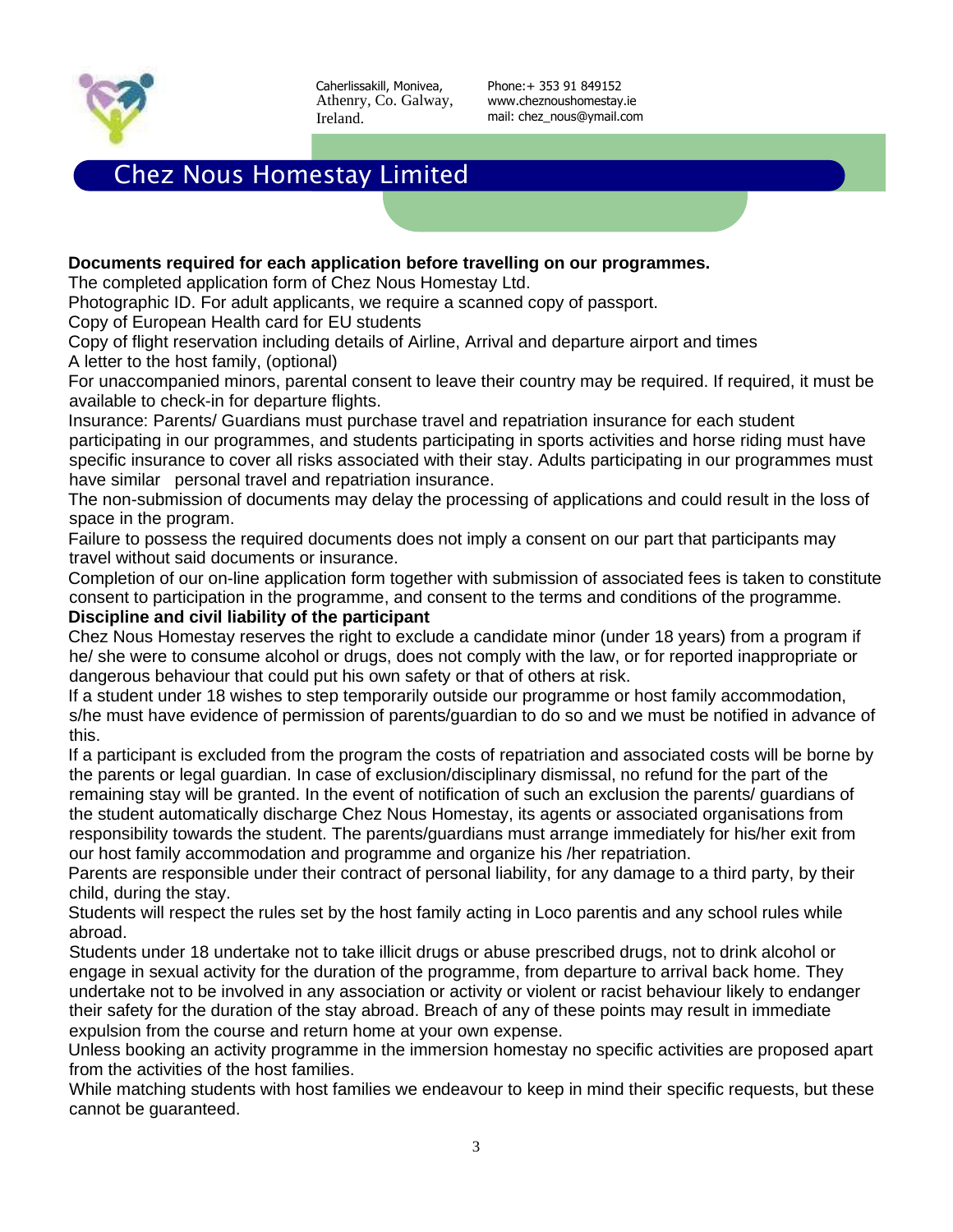

Phone:+ 353 91 849152 www.cheznoushomestay.ie mail: chez\_nous@ymail.com

# Chez Nous Homestay Limited

Students agree to integrate with the family, participate in daily activities and family routines and not to spend long periods of time while abroad in their rooms and on their smart phones, this is detrimental to language progression.

#### **Prices**

Prices are in Euros and include the details individually invoiced.

Our prices do not include flights, other transportation (except transfer price listed), special events, concerts etc. or personal expenses. Children should bring some pocket money for personal requirements.

#### **Payment terms and rates**

Once application forms have been received, we will issue an invoice for  $\sim$  33% of the total fee due. (If booking multiple weeks of activities/camps we may request a greater deposit to cover booking fees for camps)

The deposit will include a non-refundable application fee of €100.00 for short programmes and exchanges. An application fee of €250 is required from school applicants. The individual invoice contains details of application fee, deposit and requirements of each individual placement.

Balances due must be received at least 6 weeks before date of arrival in Ireland / commencement of placement.

Payment may be made by Bank Transfer or lodgement directly into the business account.

Bank account details will be given in your invoice. Please add you family name so we can identify your payments.

If an application is received less than 6 weeks before departure, full payment must be made as soon as we confirm that we can accept the booking.

Chez Nous Homestay Ltd. reserves the right to cancel a placement, if the balance has not been paid within the time indicated.

We act as booking agents for host families and activity programmes.

#### **Health / Other**

Chez Nous Homestay or any of its members cannot accept any responsibility for any accident that may occur to your child, or the loss of clothing or personal items during your stay. All student must purchase their own personal insurance to cover all aspects of their stay.

Parents/Guardians should have a passport which is in date for the duration of their child's stay abroad, in case they may need to travel to visit their child in an emergency

Illnesses, behavioural or psychological conditions or any situation likely to impact in any way on a placement must be disclosed in the application form.

For students attending school abroad students who smoke, use non-prescription drugs, suffer from depression, anxiety disorders, psychological disorders/issues, eating disorders or ADD will not be accepted by our partner schools abroad and students breaching these guidelines will be requested to return home at their

own/parents/guardians expense. Signed medical reports are required as part of the application process. Any past or pending criminal investigation or school expulsion or disciplinary issues at a previous school must be notified to us on the application.

Neither Chez Nous Homestay nor any of its members can accept any responsibility for any problems due to an illness or accident or incident that may occur to your child, or the loss of clothing or personal items during their journey or stay abroad.

#### **Cancellations of programmes.**

We reserve the right to change the host family at short notice, without penalty if an emergency or change of circumstances arises with the nominated/notified host family and will inform parents/guardians of same and supply details of the new family.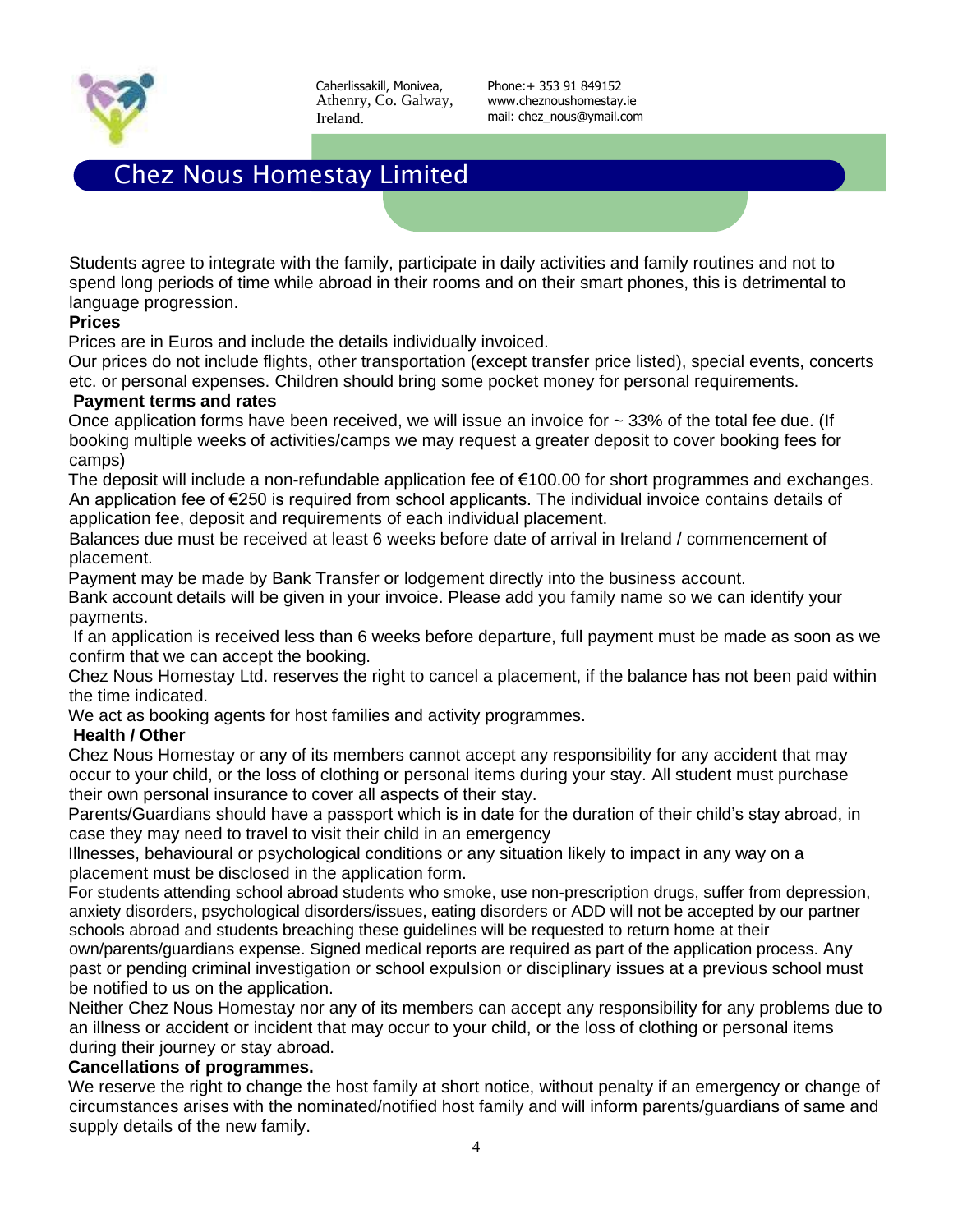

Phone:+ 353 91 849152 www.cheznoushomestay.ie mail: chez\_nous@ymail.com

# Chez Nous Homestay Limited

We act as agents for host families and activity programmes. Applicants should have an insurance policy to cover any cancellations deferrals etc. of programmes for any reason, whatever the cause of cancellation. We aim to represent as accurately as possible the programmes offered by our partners abroad which may be subject to some variability outside of our control.

Cancellation of programmes which we offer and are provided by third parties by third parties abroad . All participants must have a travel insurance policy to loss in in the event of cancellation of any programme provided by third parties in Ireland or abroad.

#### **Cancellation of the program by the participant.**

Notices to cancel must be received in writing or by e mail and receipt of same acknowledged by us. An application fee of €100 (€250 for school placements) is non-refundable except if we cannot provide a placement. If not already paid separately each deposit includes a non refundable application fee as outlined above.

Cancellation 6 weeks before arrival deposit received is non-refundable.

Cancellation less than 6 weeks and greater than 3 weeks before arrival date deposit + 30% of balance is non refundable

Cancellation less than 3 weeks before arrival deposit + 50% of balance non-refundable.

We may exercise individual discretion in the event of a tragedy/illness/ emergency and may request supporting documentation

100% of total amount is retained if the participant does not appear on the agreed day or returns home early.

**School stays:** Once host family and school placement is arranged and details of host family and school have been supplied to the foreign student's parents/or guardians/or agent an alternative arrival date will be offered if the student needs to defer the arrival date. We require 8 weeks' notice of deferral of school placements. Please note schools have a final arrival date beyond which arrival in September cannot be deferred.

### **Additional Terms for Two Way Exchange Students / Families:**

Families for exchange students will provide all meals, laundry, and food required by the exchange student, as well as providing a secure and welcoming home environment and emotional support for the student. The host family will respect the difference in cultural background, religion, privacy and individuality

of their exchange student but will treat the student as if he/ she was a member of their family.

If the student does not have a mobile phone, please allow them 1 short courtesy call home on arrival. Exchange families must be Garda vetted and agree to and complete the required documentation when requested. A clear vetting report is a condition of hosting a foreign student in your home.

The student must be provided with shower facilities, clothes should be washed weekly by the host family, towels and bed linen is supplied by the host family and washed weekly.

The family agrees to welcome and integrate the student into their daily lives. The family and in particular, the exchange partner agree to be present and available to him/her during their stay.

The family arranges to arrange school attendance if the Irish section of the exchange takes place during the school year. (Any school fees due are the responsibility of the visiting student and must be agreed in advance with the student's parents/guardians)

Visits and outings and cost of same are agreed between the respective families.

Airport pick up and transfers must be provided by the exchange family.

Exchange students under 18 years of age will be under the supervision and guardianship of the host family.